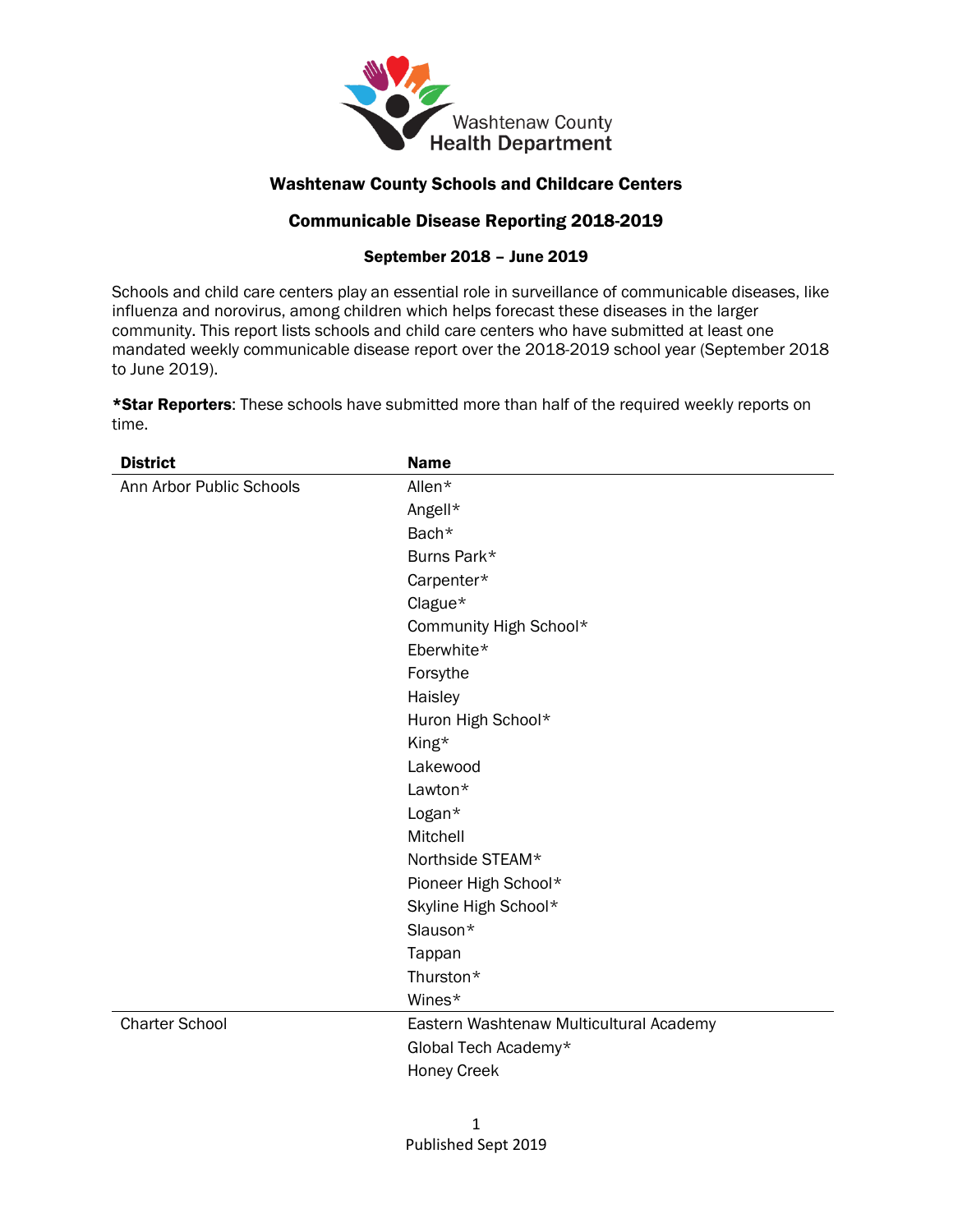

| Charter School (cont.)      | Washtenaw International High School        |
|-----------------------------|--------------------------------------------|
|                             | Washtenaw International Middle Academy     |
| <b>Chelsea Schools</b>      | Beach Middle School*                       |
|                             | Chelsea High School*                       |
|                             | North Creek Elementary*                    |
|                             | South Meadows Elementary*                  |
| Child Care Center/Preschool | Adventure Center Childcare*                |
|                             | Allen Creek Preschool*                     |
|                             | Ann Arbor Hills CDC*                       |
|                             | Ann Arbor Nursery Inc.*                    |
|                             | Annies Children*                           |
|                             | Bemis Farms Preschool*                     |
|                             | Bemis Farms Preschool (Lincoln)            |
|                             | Chelsea Community Preschool*               |
|                             | Community Day Care Inc.                    |
|                             | Daycroft Montessori - Oakbrook*            |
|                             | Daycroft Montessori - Zeeb*                |
|                             | Dexter Co-op Nursery*                      |
|                             | Discovery Center*                          |
|                             | Early Explorers*                           |
|                             | <b>EMU Children's Institute</b>            |
|                             | First United Methodist Children's Nursery* |
|                             | <b>Foundations Preschool</b>               |
|                             | Glacier Way Co-op Pre-School               |
|                             | Green Apple Garden (Lower)*                |
|                             | Green Apple Nature (Upper)*                |
|                             | Green House Montessori*                    |
|                             | Gretchen's House - Dhu Varren              |
|                             | Gretchen's House - Mt. Vernon              |
|                             | Gretchen's House - Oak Valley*             |
|                             | Gretchen's House - Stadium*                |
|                             | Gretchen's House-Traver                    |
|                             | Head Start - Perry*                        |
|                             | Head Start - Whitmore Lake                 |
|                             | It's A Small World                         |
|                             | Jellybean Daycare & Preschool*             |
|                             | Jenkins Early Childhood Learning Center*   |
|                             | Jewish Community Center                    |
|                             | Lil' Saints Preschool                      |
|                             |                                            |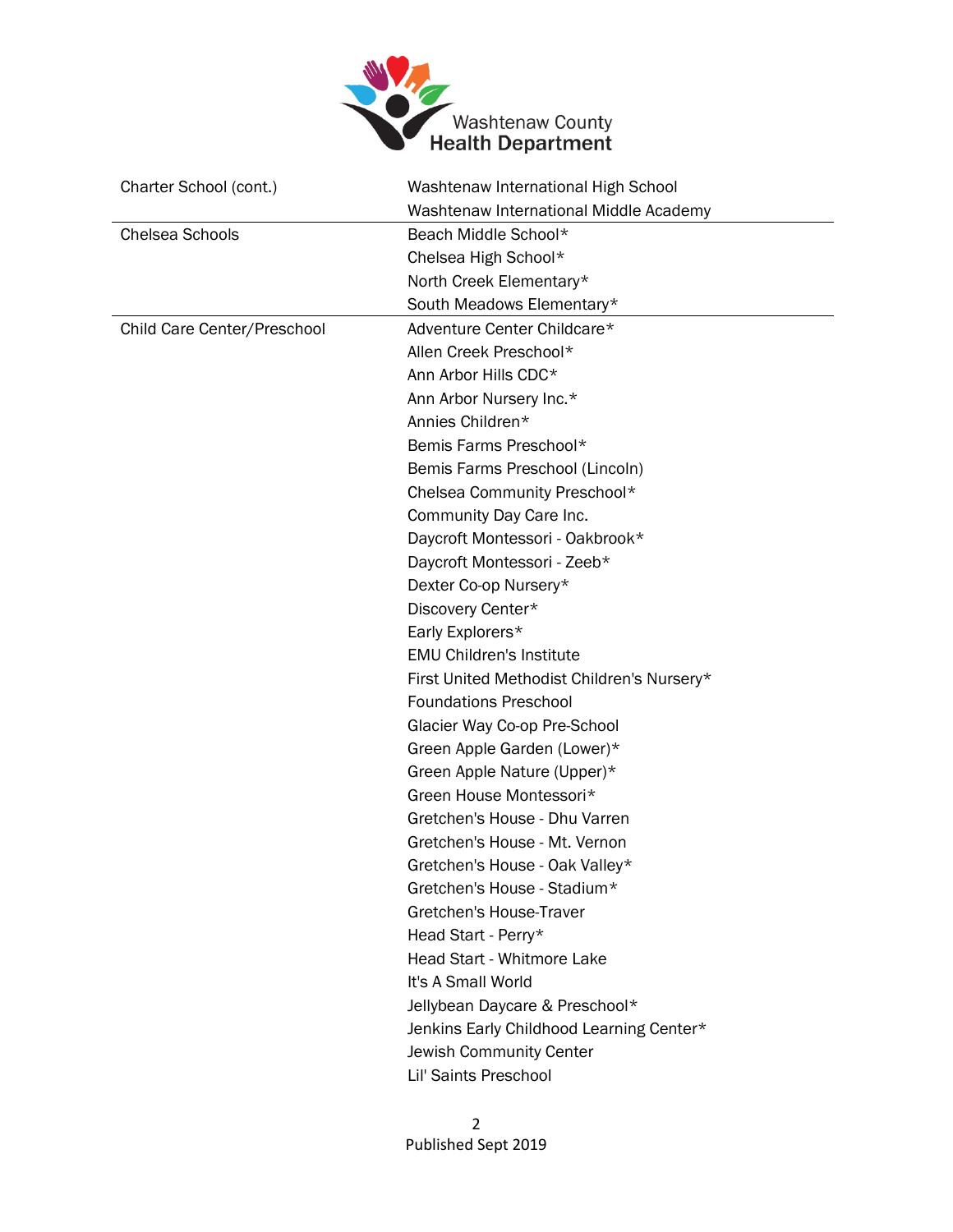

| Child Care Center/Preschool (cont.) | Manchester Early Childhood Center* |
|-------------------------------------|------------------------------------|
|                                     | Manzanitas Spanish Immersion*      |
|                                     | Milan Children's Preschool*        |
|                                     | Morning Star Child Care*           |
|                                     | Mudpies and Lullabies Child Care   |
|                                     | Perry Early Learning Center*       |
|                                     | Play & Learn                       |
|                                     | Pooh Corner*                       |
|                                     | Saline Co-op Nursery*              |
|                                     | St. Francis Preschool*             |
|                                     | Stone School CO-OP*                |
|                                     | <b>Teddy Bear Day Care</b>         |
|                                     | TLC Adventure Preschool*           |
|                                     | Triangle Co-op*                    |
|                                     | Trinity Preschool*                 |
|                                     | <b>UM Children's Center - HSCC</b> |
|                                     | UM North Campus Children's Center* |
|                                     | UM Towsley Children's House*       |
|                                     | Uno Dos Tres Preschool*            |
|                                     | Visible Learning Center*           |
|                                     | <b>WCC Children's Center</b>       |
|                                     | Westerman Preschool*               |
| <b>Dexter Community Schools</b>     | Anchor Elementary*                 |
|                                     | Creekside Intermediate*            |
|                                     | Dexter High School*                |
|                                     | Mill Creek Middle School           |
| <b>Lincoln Consolidated Schools</b> | Bishop Elementary*                 |
|                                     | <b>Brick Elementary</b>            |
|                                     | Childs Elementary*                 |
|                                     | Lincoln Middle School              |
| <b>Manchester Community Schools</b> | Luther C. Klager Elementary*       |
|                                     | Manchester Highs School*           |
|                                     | Manchester Middle*                 |
|                                     | Riverside Intermediate School*     |
| Milan Area Schools                  | Milan High School*                 |
|                                     | Milan Middle School*               |
|                                     | Paddock Elementary*                |
|                                     | Symons Elementary*                 |